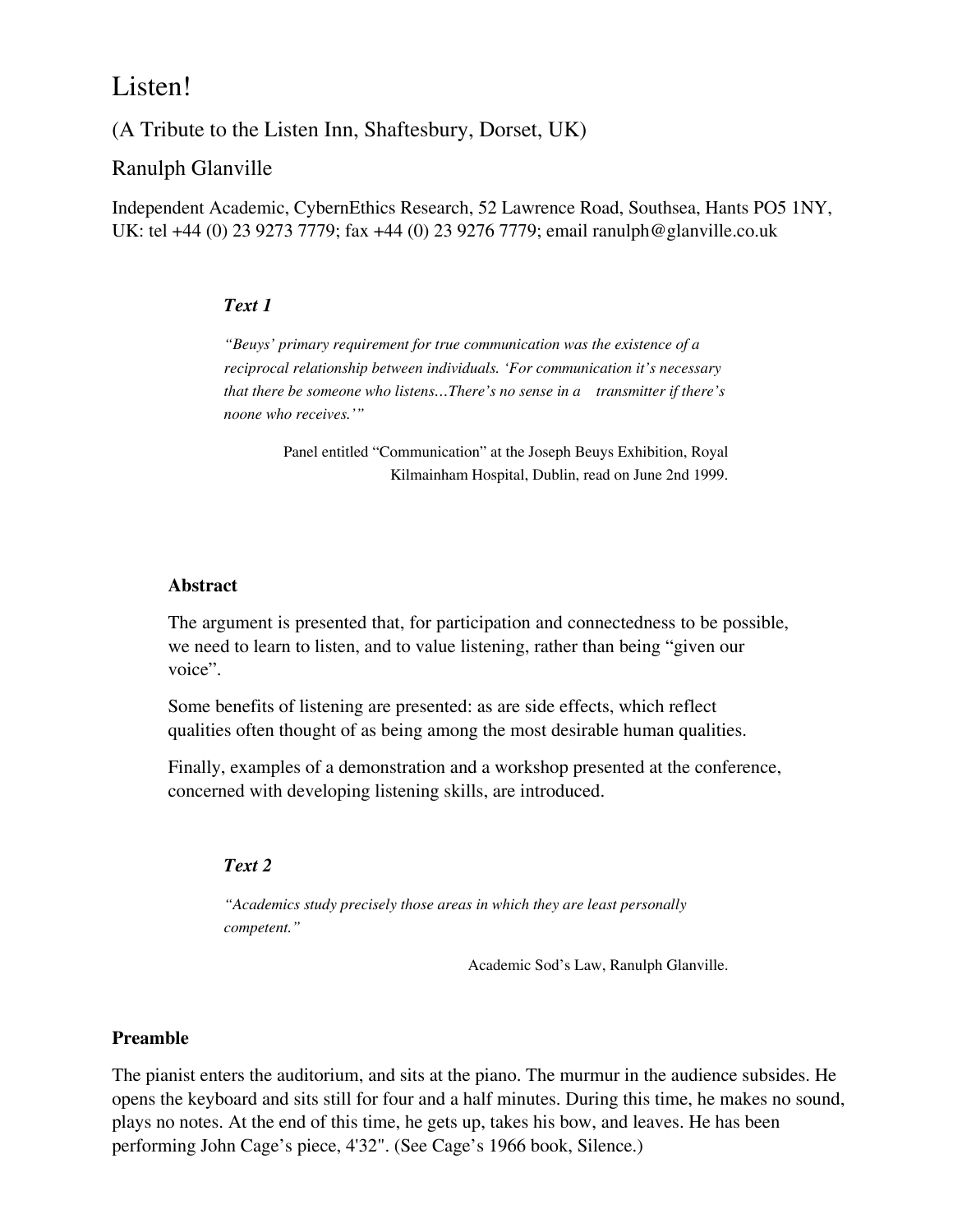You are in a community where no one will respond to anything you say, and no one will talk to you. You have been sent to Coventry. Or you write asking for a reply (for instance to a lawyer representing someone you are in dispute with) and are studiously ignored.

Silence. In both cases, we are talking about silence. In the first case, benevolent silence; in the second malevolent silence.

In the first case, the pianist's performance of silence gives the audience a chance to listen, and to listen carefully and creatively. The sounds that in a normal concert would be annoyances, to be ignored if at all possible, become the substance of the piece. You listen to a small symphony of coughs, shuffles, murmurs, the sounds coming through the windows (often intentionally left open)—the street, trees rustling, birds. You listen as you have never listened to these sounds before. This is the way of wonder, as Fisher writes in his recent book (1998).

In the second case, you are the sound source. But noone listens. You are rejected, left alone, not listened to: as a result your confidence and your self-esteem begin to decrease. No one bothers with what you say: you have nothing to say. You are irrelevant, dismissed, worthless. For social animals who gain at least part of their reinforcement in being, their sense of identity, through communication, this is the cruellest blow (see von Foerster 1991). And we know this well. We use the silence of not listening to systematically demean and destroy eachother. We remove social connectedness by applying the silence of acquired deafness, chosen deafness.<sup>1</sup> In contrast, we feel good when we are listened to: when others show us we are significant. And we feel good, too, when we listen.

The difference between the two cases lies not in the silence but in the listening. In the first case, the silence gives an opportunity to listen. In the second, the silence of acquired deafness undermines the individual: you are not worth listening to.

There may be other differences, but our attitude to listening is a major one, and the one we will concentrate on here.

## **Participation**

"Give the People their Voice!" say our wily politicians.<sup>2</sup> They are talking of participation (in a democracy). We have come to think of participation, and through participation connection, as dependant on being allowed to speak. We have come to think of participation as being allowed our voice, with which to say what we think and mean.

This is perhaps even more so in the case of our computer given means of communication. Email and the internet allow us to speak, to enquire and to inquisition. The world wide web allows as many of us as can access a computer with a phone line and an IP address or internet gateway to publish freely. Here, more than anywhere, we see the notion of participation and connection through being given our voice.

But there are few characters on stage who participate and connect less than the three in Samuel

<sup>1</sup> Consider the use made of isolation, lack of response etc (ie, being placed in an environment that does not listen) in prisons of all sorts. Or the cruelty of refusing a response practised against those we love, when angry.

<sup>2</sup> This was written before the US Presidential election of 2000 gave us such a wonderful example, where such a fuss being made over Giving the People their Voice.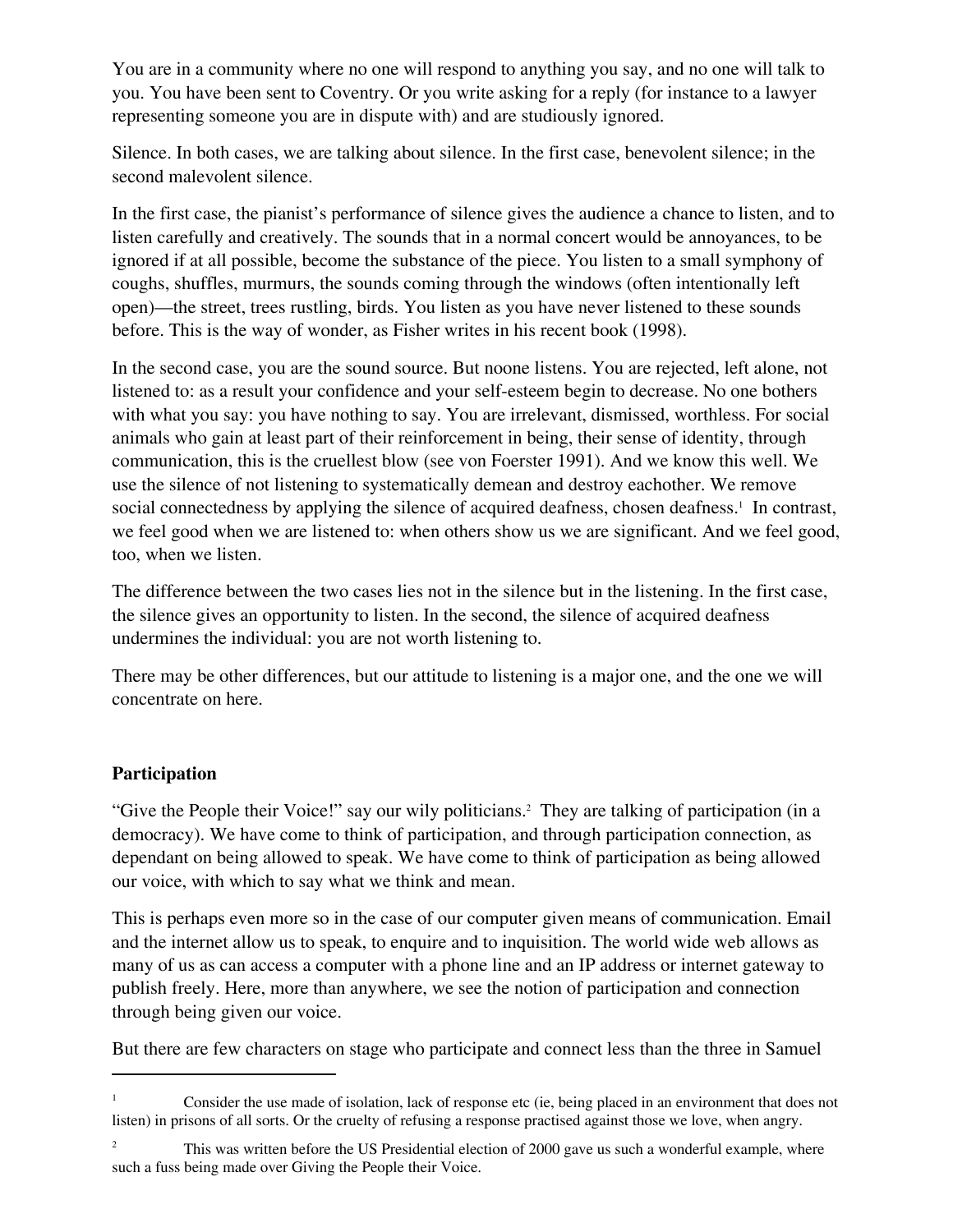Beckett's "Play" (Beckett 1963), who are given their babbling voices at the prompting of and controlled by the searchlight which, alighting on their faces above their enurned bodies, command them to utter.

Beckett's Woman 1 and Woman 2, and Man have their separate voices, when turned on by the light of prompting and inquisition: but having voice does not equate to being listened to, to that feeling of being valued and validated by another. They are alone: alone in their aloneness. Alone in their being alone in their aloneness. Alone in their uttering voices. There is no participation, there is no connection.

This terrible aloneness appears in even more extreme form in the agonised, incessantly jabbering mouth of Beckett's "Not I" (Beckett 1973), that talks on and on at breakneck speed and without pause, for the play's duration, without movement other than the movement of enunciation.

I want to insist that, in contrast to Beckett's aloneness, the key to participation and to connectedness lies in what Michael Nichols (1995) has so sensitively and saliently reminded us of: that forgotten art, "The Lost Art of Listening".<sup>3</sup> Not in being given our voice. And the reason is this:

## *when we talk, we simply utter into a void; but when we listen, we join with the sounds we hear*

It is in this joining (in) that we become, I believe, open to participation and to connectedness.

#### *Text 3*

*"A Zen master had an important visitor who came to LEARN about Zen. Rather than listening, the visitor kept on talking about his own ideas. The master served tea. He poured tea into his visitor's cup until it was full, then he kept on pouring.* 

*The visitor could not restrain himself. 'Stop it! It's full! You can't get any more in!'* 

*'That's right.' replied the master, stopping. 'And just like this cup, you are full of your own ideas. How can you hope to understand Zen unless you offer me your cup empty?'"* 

Traditional Zen Story.

#### **Benefits**

When we listen we open ourselves up to what's available. From this we make meanings for what we find. Thus we become participants in what is on offer, and connect to it. It is not the offering that makes the connection that permits participation. It is the learning to receive, to become party to, to join in through listening. This, our generosity in listening, in turn turns those we listen to into the generous, as opposed to the screaming. And it allows us to learn, to discover what we did not know: through listening, through being open to that which is not from us, or of us.

But there are benefits other than participation and connectedness that derive from listening.

<sup>3</sup> I use the aural verb to listen in an extended and metaphorical sense that reaches beyond the aural to include all senses and to any other ways we may have of engaging with what we find on offer around us.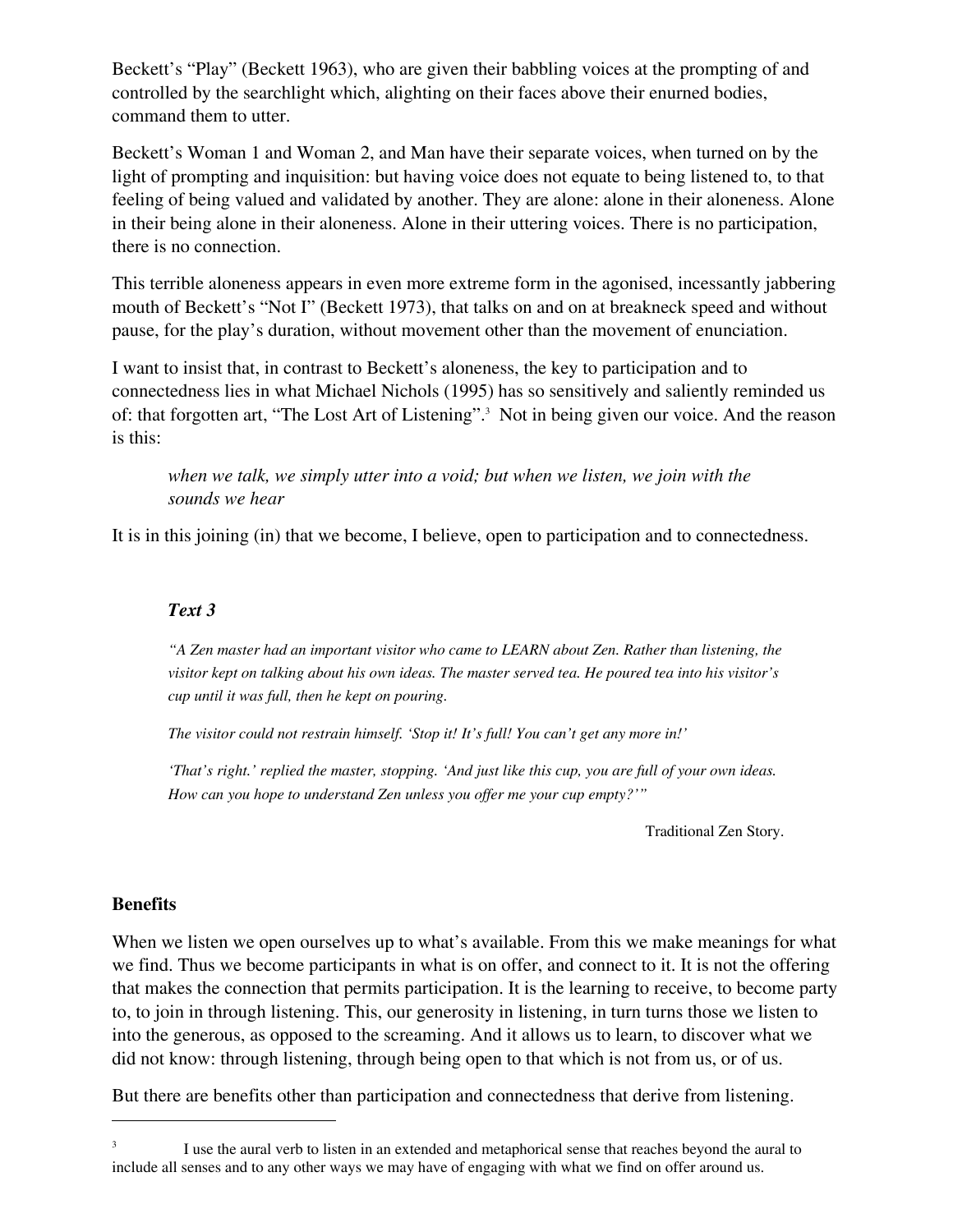These are added benefits that come to us when we have learnt to listen and put this skill into operation. Here are some of them:

When we listen we can take onboard (our understanding of) the understanding of others. This gives us a way of transcending our own limitations, of moving beyond what we can imagine. Thus, we can expand our horizons, and open ourselves up to the thrill of the new.<sup>4</sup> What we take from others is not, however, what they give, but is how we hear what they offer. The act of listening involves us in an active and creative act (which is why listening is not just picking up information transmitted). It is therefore our interpretation of what is offered, $5$  rather than simply what is offered. In this act of interpretation there is another source of newness: what you offer me will be new to me. My interpretation of it, not being yours, will be new to you. When we put together two or more people offering their own views and interpretations, we have that rolling fund of novelty which we call a conversation. (See Pask 1996 for Pask's most ambitious attempt to locate his theory.)

Because we are listening and taking on what others offer us (or what is on offer to us) and interpreting that, we have a mechanism to initiate learning. Thus, from listening we can develop learning. It is important to keep this in mind, especially when confronted by ideas such as teacher responsibility for student learning. The students learn: teachers cannot learn for them. Through listening we learn.

(A comment here on "misunderstanding": we understand differently. Thus, what I understand from what you tell me (of what you understand) is not what you understand. This is not misunderstanding. It is inevitable. This is how we understand eachother. We do not pass meanings one to another: we build our own understandings. This is why what we call, in the vernacular, "misunderstanding" is so potentially creative. That is why, when politicians and others say "I have made it perfectly clear" and "you have misrepresented me", they are talking a form of nonsense. It matters not how clear they have made themselves: what matters is how I understand, and that is up to me, is my responsibility.)

Listening also offers us connectedness. This is implicit in the above, and it is central to the thesis presented in this paper. When I talk, I cannot guarantee that anyone listens. I can hope they do. But the response I may be looking for is not within my gift: it is in the gift of the listener. To listen is to connect and to participate. To listen is to sign on. To talk is only to utter into a void where, if we are lucky and if others are well disposed, they may chose to connect: but that is not up to us. (Of course, if we speak interestingly, we are more likely to connect. But the initial decision to connect comes from the listener, not from the speaker. This brings to mind EM Forster's adage "Only Connect", taken up as its motto by the Whole Earth Catalogue.) Participation and Connection depend on listening rather than talking.

Last, as already noted, listening gives us entry to conversation and thus to the prototypical

<sup>4</sup> Philip Fisher, in his contemporaneous magical and perceptive book "Wonder, the Rainbow, and the Asethetics of Rare Experiences" (1998), discusses the wonder of the new in depth.

<sup>5</sup> Taking a constructivist position, I would actually want to reword this. I would not talk of interpreting what is given, as if there was something that existed for me regardless of my intepretation (understanding), but rather as creating something. While I consider this way of talking to be more accurate, it adds a layer of complexity which complicates the discussion and is not central to the point I am trying to make here, or the way I am trying to make it—that is, within an uncontroversial framework. What I am saying may already be controversial enough, without my adding to it by insisting in talking within a constructivist frame of reference.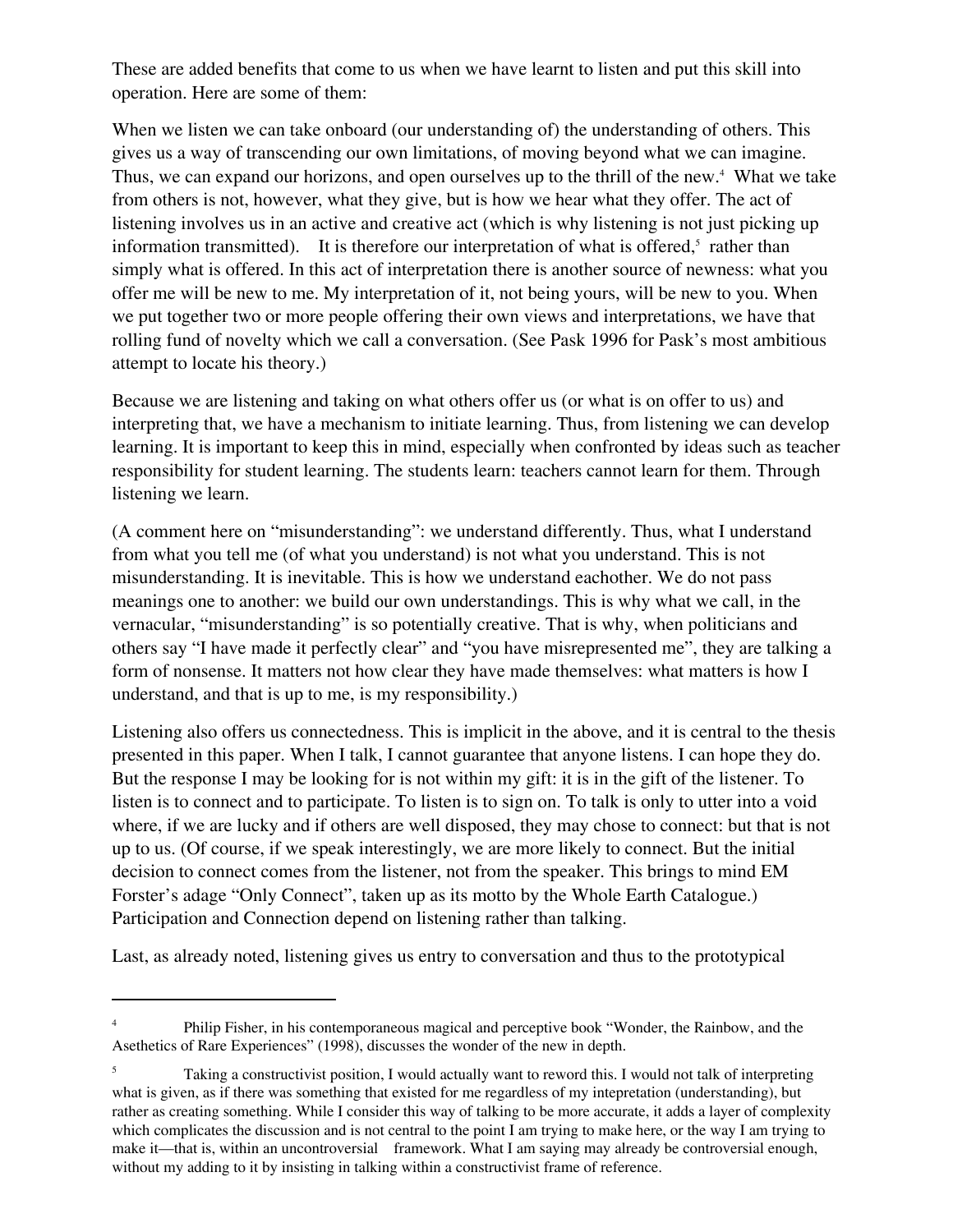embodiment of interaction: with which come all the delights of being in a conversation and in an interaction. We share with others, we discover, we gain affirmation and re-affirmation of who we are and of our worth. And we gain delight (and, occasionally, irritation). Conversation is one of the most magical structures and processes we have in our lives (Pask 1996, von Foerster 1991).

## *Text 4*

*"According to our analysis, this metaphor [of communication down a tube, RG] is basically false. It presupposes a unity that is not determined structurally, where interactions are instructive, as though what happens to a system in an interaction is determined by the perturbing agent and not by its structural dynamics. It is evident, however, even in daily life, that such is not the case with communication: each person says what he says, or hears according to his own structural determination; saying does not ensure listening. From the perspective of an observer, there is always ambiguity in a communicative interaction. The phenomenon of communication depends not on what is transmitted, but on what happens to the person who receives it. And this is a very different matter from 'transmitting information.'"* 

"The Tree of Knowledge" Humberto Maturana and Francisco Varela.

### **Side Effects**

There are consequential side effects that come, part and parcel, with listening.

The first side effect concerns the qualities involved. Listening relies on a number of qualities that it must be assumed listening participants have. These are qualities that we happen to tend to think of as very desirable human qualities. These qualities are discussed (though not in this form) in Nichols (1995, qv). They include the following.

a) keeping an open mind

We cannot listen to what another is saying if we refuse to hear, or if we already know. These are qualities of a closed mind. A closed mind is not open to what it does not already know. To listen we must hear, without either prejudging or pre-knowing.

b) willingness and tolerance

Open-mindedness implies willingness and tolerance. Whether counted as an integral part of listening, or as additional requirements, willingness and tolerance are essential. We cannot listen if we do not consider that what we hear, no matter how apparently personally unsympathetic, is worth listening to and considering carefully before we judge it (or reach any other conclusion). Nor can we benefit from what we might hear unless we are tolerant (especially of difference). For a comment on valuing, and particularly the need in valuing to keep in mind the possibility that there may be no value at all! See Glanville (1994a).

c) enjoying difference and supporting variety

One of the greatest benefits of listening is that we may discover things we did not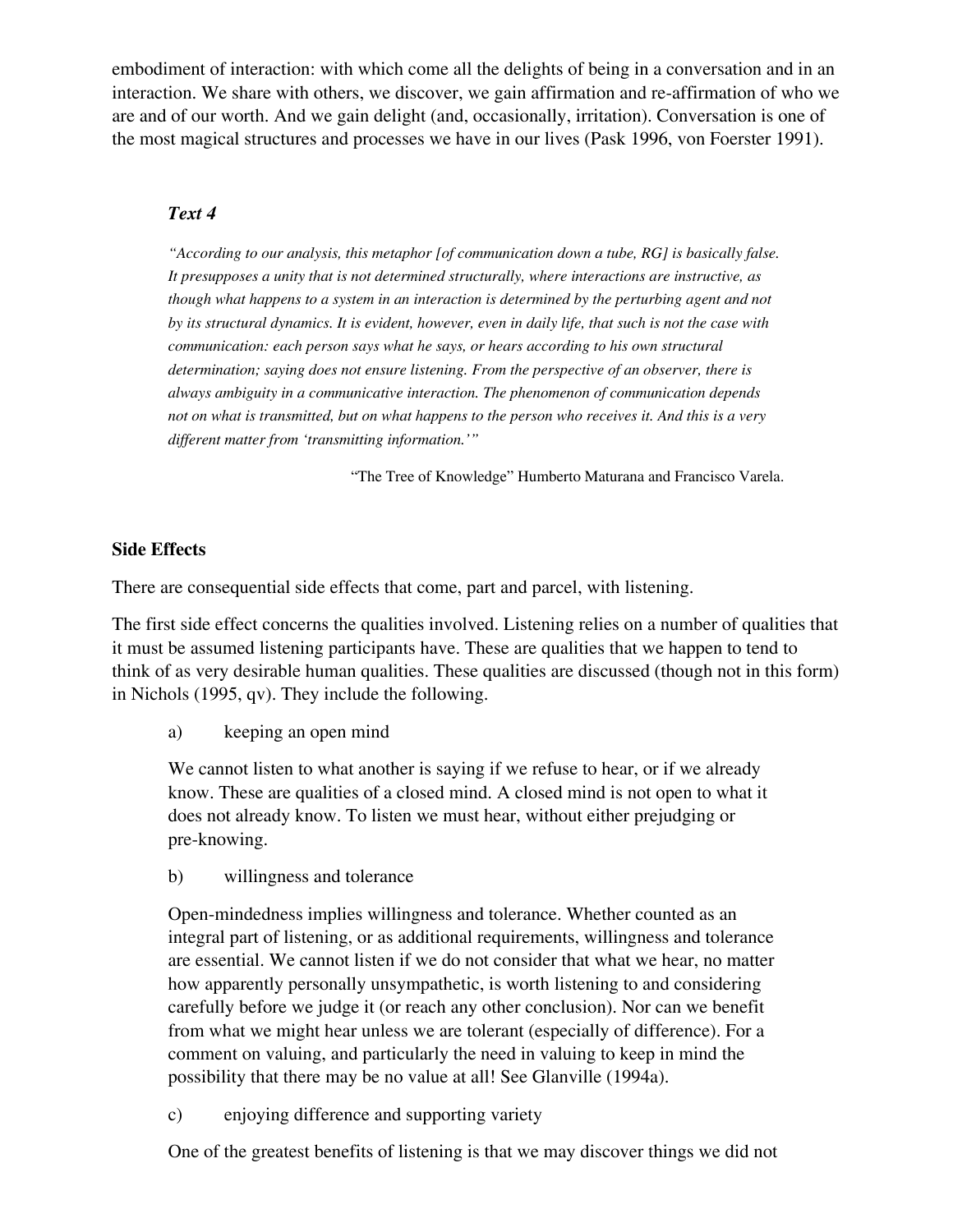know, ways of constructing the world that are different to what we (thought we) knew, and completely new things. If we do not support a variety of views and enjoy differences between them, we reduce our chances of discovering the new, and thus learning.<sup>6</sup> We also miss the fun of engaging with others celebrating and playing with variety and difference. See Glanville (1994b, 1998).

d) being generous

If there is one quality that lies behind all the above, it is generosity: generosity of spirit permits, supports and encourages each and every one of them. Generosity is central to human experience, and is one of the most desirable of our human qualities. It is a prerequisite for many human activities, such as conversation, that I argue elsewhere to be basic (Glanville 1996, 1997).

e) trusting

Trust is the bootstrapping precondition for the above. Generosity is both an expression of and a precondition for trust: and a response to a situation in which we find we do trust. With trust, we can afford to be generous. With generosity, we can keep an open mind, which allows the willingness and tolerance that lie behind our enjoyment of difference and support of variety. With generosity we can also trust (and conversely without generosity we cannot trust) I have argued the centrality and benefit of trust in a recent paper (Glanville in press).

No doubt there are other qualities. But these are both central and essential

The second side effect is more individually personal for each of us: we seem to feel better when we are listening and/or when we are listened to. This, along with the need to listen and an explanation of why we do not listen is also discussed at length in Nichol's book: I shall not attempt a precis. But I refer to the anecdotal and personal evidence of those who do listen, who insist they find this rewarding. As someone who thought he listened and found he did not, I have found the challenge of learning to listen, at least a little, exciting, and the rewards great. I benefit from learning to listen, not only in ways described above under "Benefits", but also in how I feel. Equally, the anecdotal (and my personal) evidence is that being listened to is a health giving process. I feel valued when someone listens to me. There is therapy in listening and in being listened to.

## **Conclusion**

To listen is to join in with what has been said. To speak is not to join in: to speak maybe to offer, but it is not to join in. To listen is to respond: to speak is not. Speaking, we have no influence and no companionable listeners unless others chose to listen. It is the listeners who collaborate. The speaker cannot require listening, except under the special, exceptional, restricted and restricting circumstances of the unilateral imposition of will. Listening is a choice that is made by the listener. It may not even need a speaker, in a conventional sense, any more than Cage's 4'32" requires that the pianist actually plays the piano.

<sup>6</sup> Gordon Pask (1961) insisted that the human being is a machine for learning. Learning, in Pask's view, is the major activity of human beings.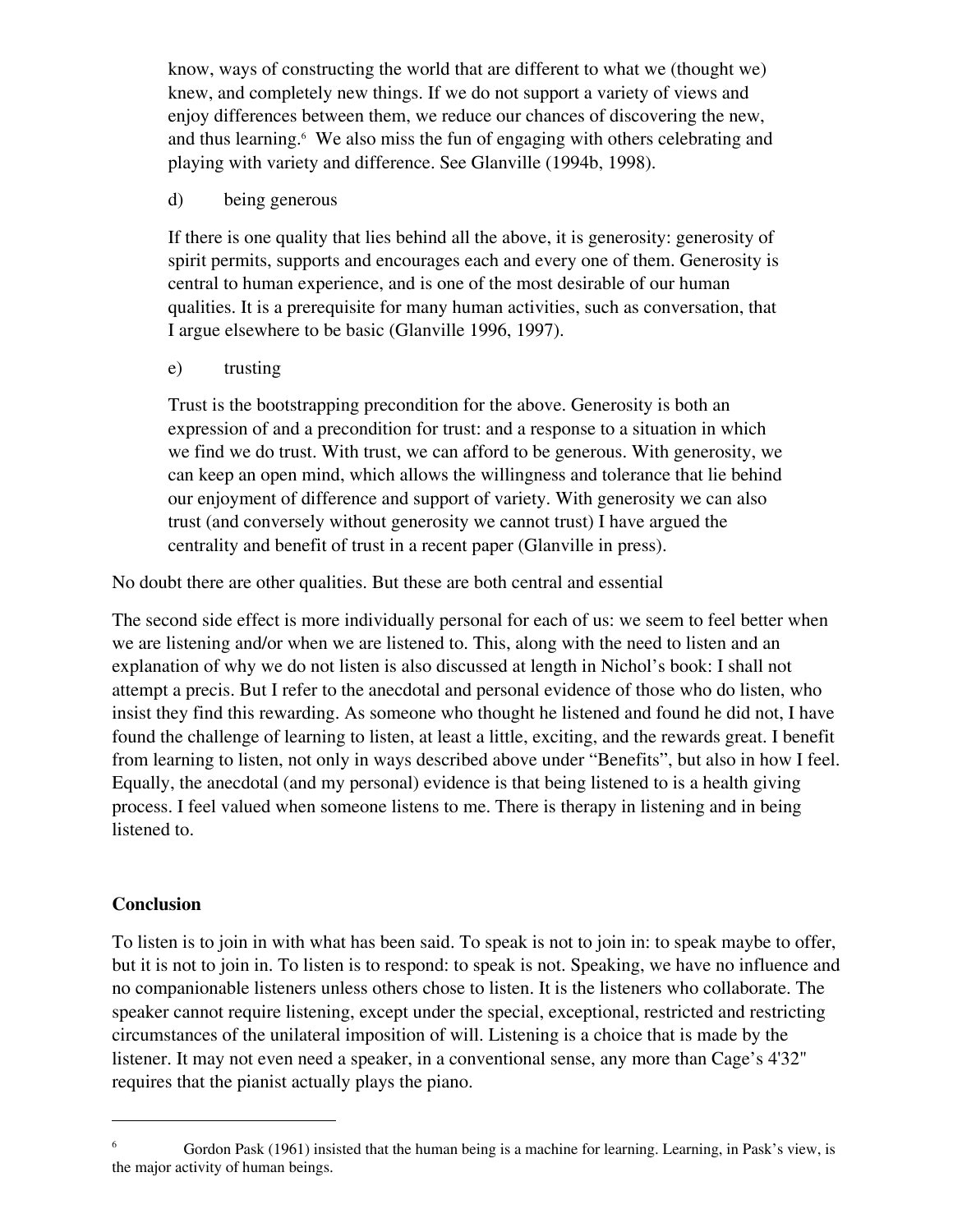If we want to participate, to be connected, we must learn as a priority to listen once again. We need to rediscover "The Lost Art of Listening".

## **Workshop and Demonstration**

My contribution to the conference consisted of more than making the argument and plea expressed in written form above.

At the end of my verbal presentation I played a very rare recording of an excerpt from a performance of LaMonte Young's (1969) "Studies in the Bowed Gong" by Marian Zazeela and Young himself. The piece involves bowing (with double bass bows) a giant tamtam, which generates an astonishing, ever modulating sound. This (deeply unfamiliar) sound may be dismissed or it may be listened to in order to find out what it offers. The audience was divided. Some listened in a trance-like way, transported by the amazing sound. Others used the opportunity to make notes for their own presentations, isolating themselves from the excerpt, too busy to listen. Some talked. One stormed out.7

The reactions illustrated to me differences between those who might be willing to try to learn to listen, to see what was on offer, and those who were not interested in hearing something new.

I chose this piece of music because it was not only unfamiliar, but outside the range that I believed most would consider music. Therefore, it challenged, and required a response.

I also ran a workshop that depended on the participants listening. After a warm up blowing over the necks of bottles, we formed into an Academic Choir to perform my choral piece "48 to 52", first performed in Baden Baden in the summer of 1995 (Glanville 1995). The room was filled by the sound of a 50 Hz square wave, which, as participants moved, changed its perceptible frequency and harmonic structure (which effect is explained by the physics of standing waves). The movement of the others in this space equally changed the sound to be heard at any point in the space of the room because they acted as mobile, absorbing pillars.

Participants learned a technique called harmonic singing, and, moving around the room, listened both to the (changing) ambient sound and to the sound of other singers near at hand. Each singer "borrowed" the pitches thus heard, picked them up and sang using the harmonic singing technique.

The piece was completed when all singers stopped singing.

The reaction of the participants was in line with the reactions to LaMonte Young's piece.

Clearly there is much to be learnt through exercises like these about the range of reactions to the notion that we need to learn to listen: and, consequently, what we might do about this.

## **References**

Beckett, S (1963) Play. London, Faber and Faber

<sup>7</sup> In all fairness, I must say that, at least until recently, I would also probably have made notes, talked or stormed out!